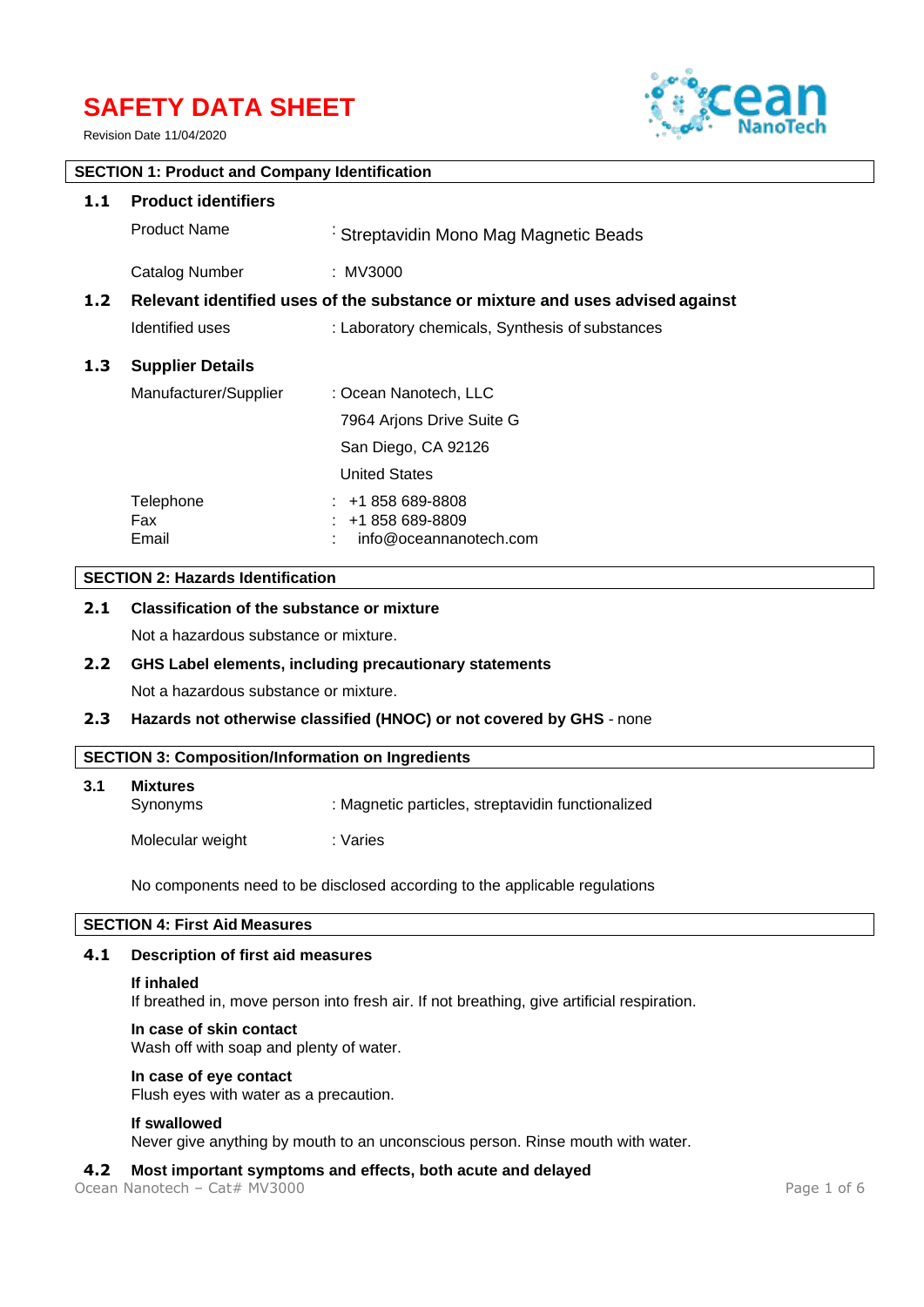The most important known symptoms and effects are described in the labelling (see section 2.2) and/or in section 11

**4.3 Indication of any immediate medical attention and special treatment needed** No data available

#### **SECTION 5: Firefighting Measures**

#### **5.1 Extinguishing Media Suitable**

#### **extinguishing media**

Use water spray, alcohol-resistant foam, dry chemical or carbon dioxide.

- **5.2 Special hazards arising from the substance or mixture** Carbon oxides
- **5.3 Advice for firefighters** Wear self-contained breathing apparatus for firefighting if necessary.
- **5.4 Further information** No data available

#### **SECTION 6: Accidental Release Measures**

- **6.1 Personal precautions, protective equipment and emergency procedures** Avoid breathing vapors, mist or gas. For personal protection see section 8.
- **6.2 Environmental precautions** Do not let product enter drains.
- **6.3 Methods and materials for containment and cleaning up** Keep in suitable, closed containers for disposal.
- **6.4 Reference to other sections** For disposal see section 13.

## **SECTION 7: Handling and Storage**

- **7.1 Precautions for safe handling** For precautions see section 2.2.
- **7.2 Conditions for safe storage, including any incompatibilities** Keep container tightly closed in a dry and well-ventilated place. Containers which are opened must be carefully resealed and kept upright to prevent leakage.

Recommended storage temperature 2 - 8 °C

Do not freeze. Storage class (TRGS 510): 12: Non-Combustible Liquids

# **7.3 Specific end use(s)**

Apart from the uses mentioned in section 1.2 no other specific uses are stipulated

# **SECTION 8: Exposure Controls/Personal Protection**

#### **8.1 Control parameters**

**Components with workplace control parameters** Contains no substances with occupational exposure limit values.

#### **8.2 Exposure controls**

**Appropriate engineering controls** General industrial hygiene practice.

#### **Personal protective equipment**

#### **Eye/face protection**

Ocean Nanotech – Cat# MV3000 Page 2 of 6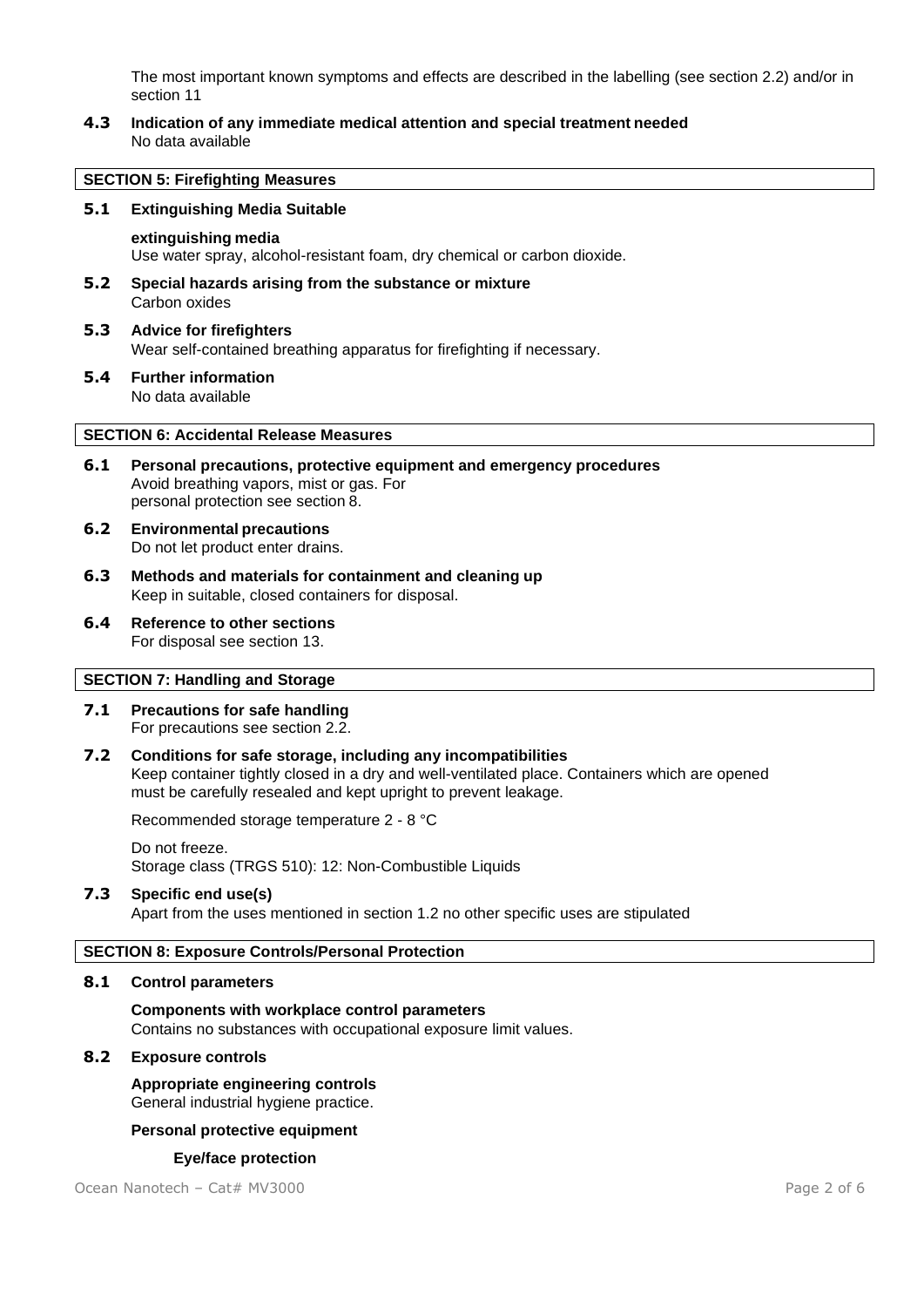Use equipment for eye protection tested and approved under appropriate government standards such as NIOSH (US) or EN 166(EU).

#### **Skin protection**

Handle with gloves. Gloves must be inspected prior to use. Use proper glove removal technique (without touching glove's outer surface) to avoid skin contact with this product. Dispose of contaminated gloves after use in accordance with applicable laws and good laboratory practices. Wash and dry hands.

#### **Body Protection**

Impervious clothing, the type of protective equipment must be selected according to the concentration and amount of the dangerous substance at the specific workplace.

#### **Respiratory protection**

Respiratory protection not required. For nuisance exposures use type OV/AG (US) or type ABEK (EU EN 14387) respirator cartridges. Use respirators and components tested and approved under appropriate government standards such as NIOSH (US) or CEN (EU).

#### **Control of environmental exposure**

Do not let product enter drains.

#### **SECTION 9: Physical and Chemical Properties**

#### **9.1 Information on basic physical and chemical properties**

| a) | Appearance                                         | Form: liquid               |
|----|----------------------------------------------------|----------------------------|
|    |                                                    | Color: brown/black         |
| b) | Odor                                               | No data available          |
| c) | <b>Odor Threshold</b>                              | No data available          |
| d) | рH                                                 | 6.0 - 8.0 at 25 °C (77 °F) |
| e) | Melting<br>point/freezing point                    | $0.0 °C$ (32.0 °F)         |
| f) | Initial boiling point<br>and boiling range         | 100.0 °C 212.0 °F          |
| g) | Flash point                                        | Not applicable             |
| h) | Evaporation rate                                   | No data available          |
| i) | Flammability (solid,<br>gas)                       | No data available          |
| j) | Upper/lower<br>flammability or<br>explosive limits | No data available          |
| k) | Vapor pressure                                     | No data available          |
| I) | Vapor density                                      | No data available          |
| m) | Relative density                                   | $1.00$ g/cm3               |
| n) | Water solubility                                   | Completely miscible        |
| o) | Partition coefficient: n-<br>octanol/water         | No data available          |
| p) | Auto-ignition<br>temperature                       | No<br>data<br>available    |
| q) | Decomposition<br>temperature                       | No data available          |
| r) | Viscosity                                          | No data available          |
| s) | <b>Explosive properties</b>                        | No data available          |
| t) | Oxidizing properties                               | No data available          |

Ocean Nanotech – Cat# MV3000 Page 3 of 6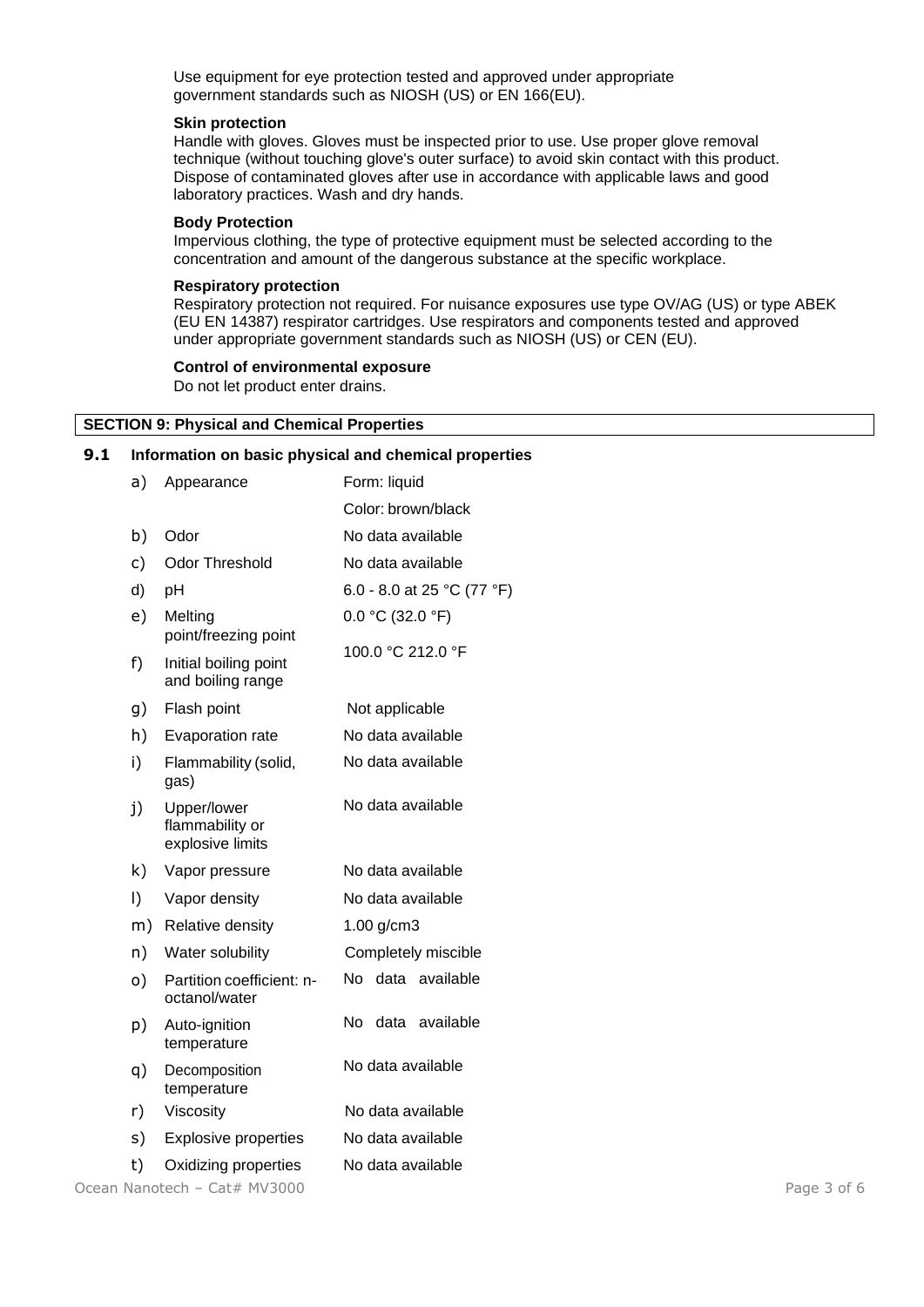# **SECTION 10: Stability and Reactivity**

#### **10.1 Reactivity** No data available

# **10.2 Chemical stability**

Stable under recommended storage conditions.

- **10.3 Possibility of hazardous reactions** No data available
- **10.4 Conditions to avoid** No data available
- **10.5 Incompatible materials** Strong oxidizing agents

# **10.6 Hazardous decomposition products** Hazardous decomposition products formed under fire conditions. - Carbon oxides Other decomposition products - No data available In the event of fire: see section 5

# **SECTION 11: Toxicological Information**

#### **11.1 Information on toxicological effects Acute**

**toxicity** No data available

**Skin corrosion/irritation** No data available

**Serious eye damage/eye irritation** No data available

**Respiratory or skin sensitization**

No data available

**Germ cell mutagenicity**

No data available

# **Carcinogenicity**

- IARC: No component of this product present at levels greater than or equal to 0.1% is identified as probable, possible or confirmed human carcinogen by IARC.
- ACGIH: No component of this product present at levels greater than or equal to 0.1% is identified as a carcinogen or potential carcinogen by ACGIH.
- NTP: No component of this product present at levels greater than or equal to 0.1% is identified as a known or anticipated carcinogen by NTP.
- OSHA: No component of this product present at levels greater than or equal to 0.1% is on OSHA's list of regulated carcinogens.

#### **Reproductive toxicity**

No data available

**Specific target organ toxicity - single exposure** No data available

**Specific target organ toxicity - repeated exposure** No data available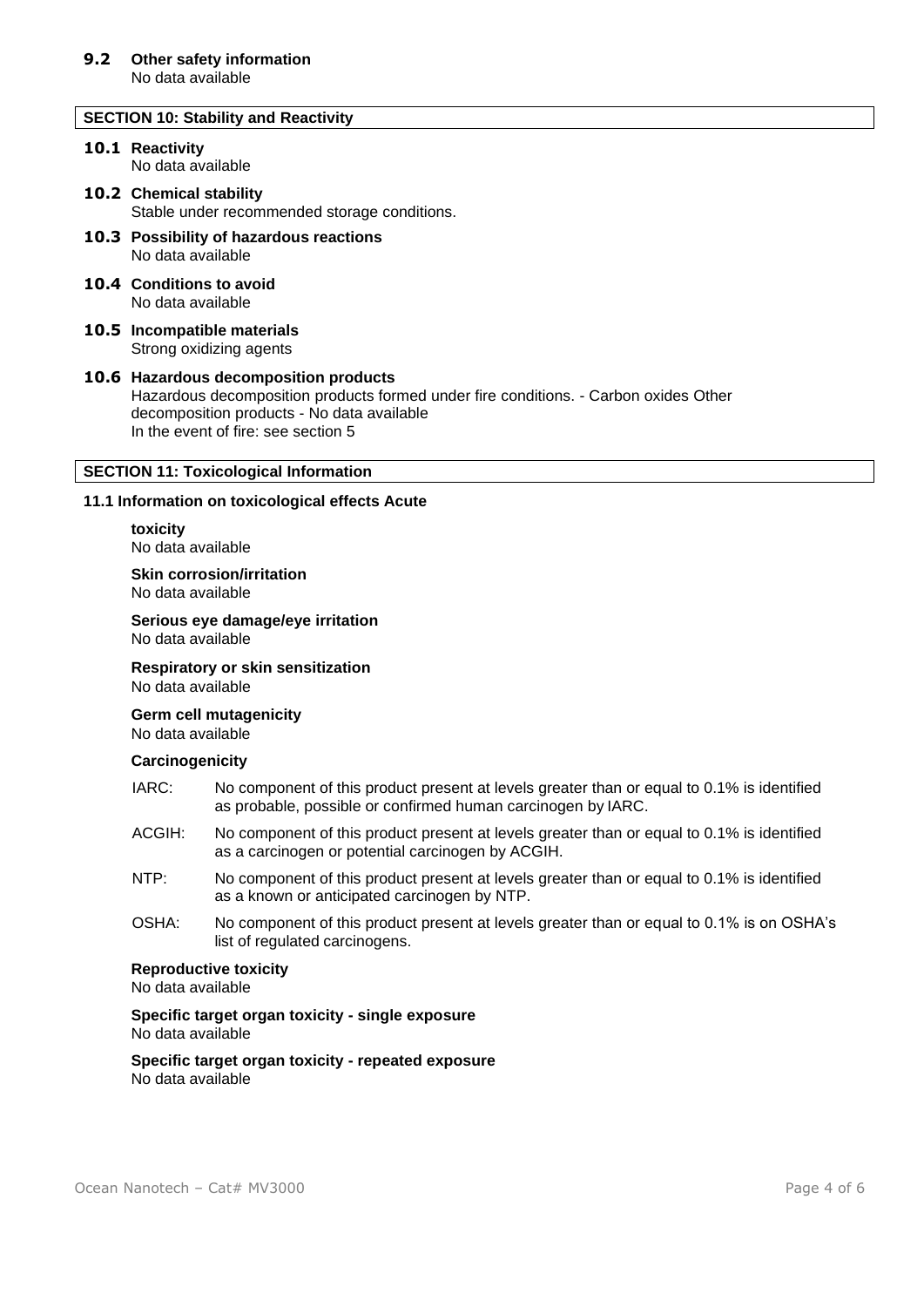# **Additional Information**

RTECS: Not available

# **SECTION 12: Ecological Information**

# **12.1 Toxicity**

No data available

- **12.2 Persistence and degradability** No data available
- **12.3 Bioaccumulative potential** No data available
- **12.4 Mobility in soil** No data available
- **12.5 Results of PBT and vPvB assessment** PBT/vPvB assessment not available as chemical safety assessment not required/not conducted
- **12.6 Other adverse effects** No data available

# **SECTION 13: Disposal Considerations**

# **13.1 Waste treatment methods Product**

Offer surplus and non-recyclable solutions to a licensed disposal company.

#### **Contaminated packaging**

Dispose of as unused product.

# **SECTION 14: Transportation Information**

# **DOT (US)** Not dangerous goods

**IMDG**

Not dangerous goods

# **IATA**

Not dangerous goods

# **SECTION 15: Regulatory Information**

# **SARA 302 Components**

No chemicals in this material are subject to the reporting requirements of SARA Title III, Section 302.

# **SARA 313 Components**

This material does not contain any chemical components with known CAS numbers that exceed the threshold (De Minimis) reporting levels established by SARA Title III, Section 313.

# **SARA 311/312 Hazards**

No SARA Hazards

# **Massachusetts Right to Know Components**

No components are subject to the Massachusetts Right to Know Act.